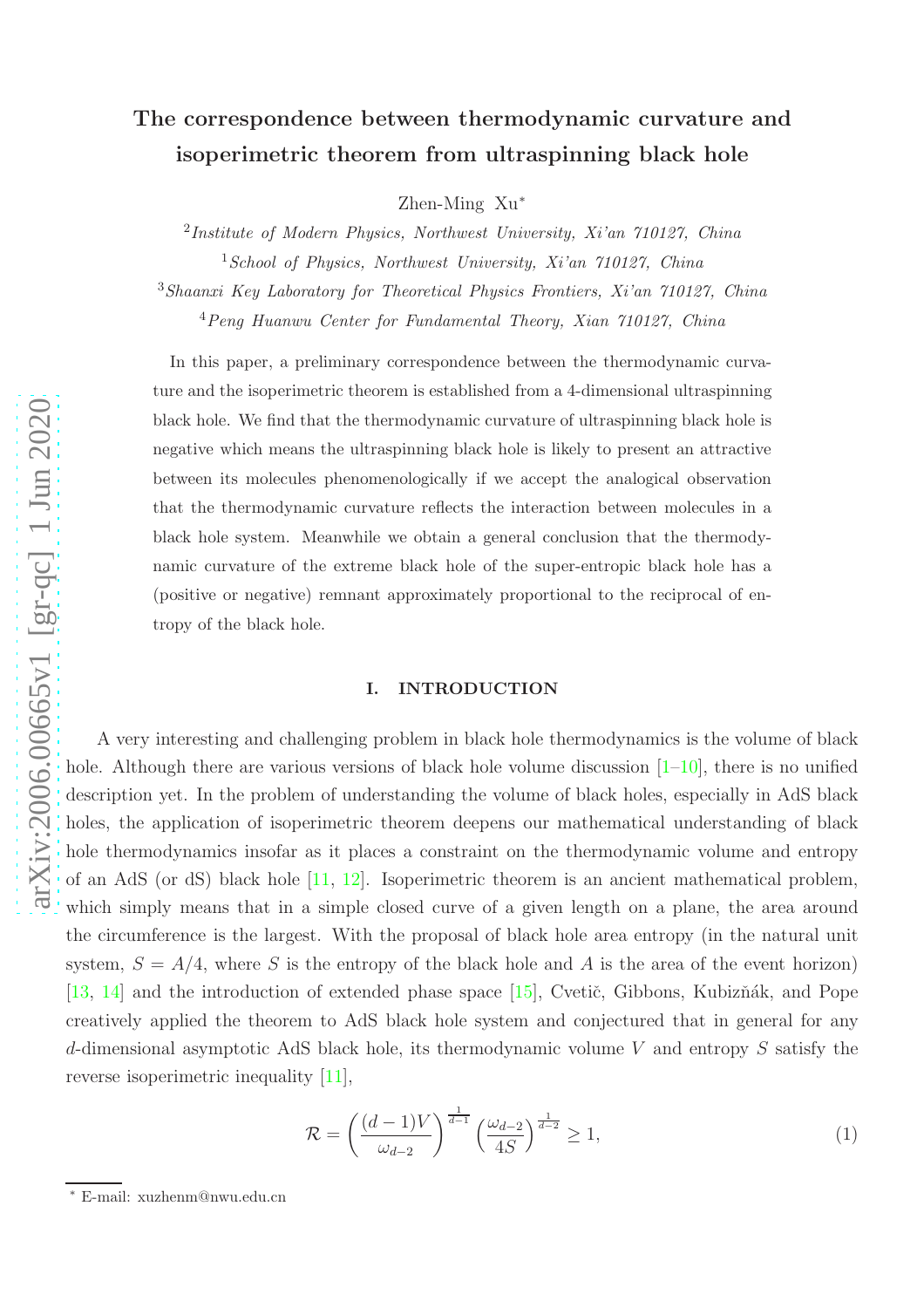where  $\omega_n = 2\pi^{(n+1)/2}/\Gamma[(n+1)/2]$  is the standard volume of the round unit sphere, and the equality is attained for the (charged) Schwarzschild-AdS black hole. Physically, the above isoperimetric ratio indicates that the entropy of black holes is maximized for the (charged) Schwarzschild-AdS black hole at a given thermodynamic volume. Up to now, the ratio has been verified for a variety of black holes with the horizon of spherical topology and black rings with the horizon of toroidal topology [\[16](#page-8-5)]. The black hole, which violates the reverse isoperimetric inequality, i.e.,  $\mathcal{R}$  < 1, is called a super-entropic black hole [\[17\]](#page-8-6). To date, there are only two known super-entropic black holes. One is (2 + 1)-dimensional charged Banados-Teitelboim-Zanelli (BTZ) black hole which is the simplest [\[18](#page-8-7)[–22](#page-8-8)]. Another important super-entropic black hole is a kind of ultraspinning black hole [\[23](#page-8-9)[–25\]](#page-8-10).

Now turn to another important concept, thermodynamic curvature. It is now the most important physical quantity in studying the micro-mechanism of black holes from the axioms of thermodynamics phenomenologically. Its theoretical basis is mainly based on the thermodynamics geometry, which is mainly to use the Hessian matrix structure to represent the thermodynamic fluctuation theory [\[26](#page-8-11)]. Hitherto without an underlying theory of quantum gravity, the exploration on the microscopic structure of black holes is bound to some speculative assumptions. Owing to the well-established black hole thermodynamics, as an analogy analysis and a primary description, it can be said that the thermodynamic geometry should yet be regarded as probe kits to phenomenologically or qualitatively extract certain information about interactions of black holes. In this scene, one can regard that an empirical observation in ordinary thermodynamics that negative (positive) thermodynamic curvature is associated with attractive (repulsive) microscopic interactions, is also applicable to black hole systems [\[27](#page-8-12)]. Based on this empirical analogy analysis, the primary microscopic information of the BTZ black hole, (charged) Schwarzschild (-AdS) black hole, Gauss-Bonnet (-AdS) black hole, higher dimensional black holes and other black holes are explored [\[28](#page-8-13)[–59](#page-10-0)].

In this paper, we shall calculate the thermodynamic curvature of 4-dimensional ultraspinning black hole and explore the correspondence between thermodynamic curvature and isoperimetric theorem of super-entropic black hole. First, the thermodynamic curvature of ultraspinning black hole has never been analyzed, so we want to fill this gap. Second, the isoperimetric ratio [\(1\)](#page-0-0) has been simply an observation made in the literature, but no physical reason has been given for the bound. Hence we want to try to understand this isoperimetric ratio from the point of view of thermodynamics geometry. Third, in our previous work  $[22]$  about the thermodynamic curvature of  $(2+1)$ -dimensional charged BTZ black hole, we give a preliminary conjecture that when the isoperimetric ratio is saturated  $(\mathcal{R} = 1)$ , the thermodynamic curvature of an extreme black hole tends to be infinity while for super-entropic black holes  $(R < 1)$ , the thermodynamic curvature of the extreme black hole goes to a finite value. In present paper, through the analysis of the thermodynamic curvature of the only second super-entropic black hole, we want to verify and perfect the previous conjecture and establish a new correspondence, that is, the correspondence of thermodynamics curvature and isoperimetric theorem of AdS black holes.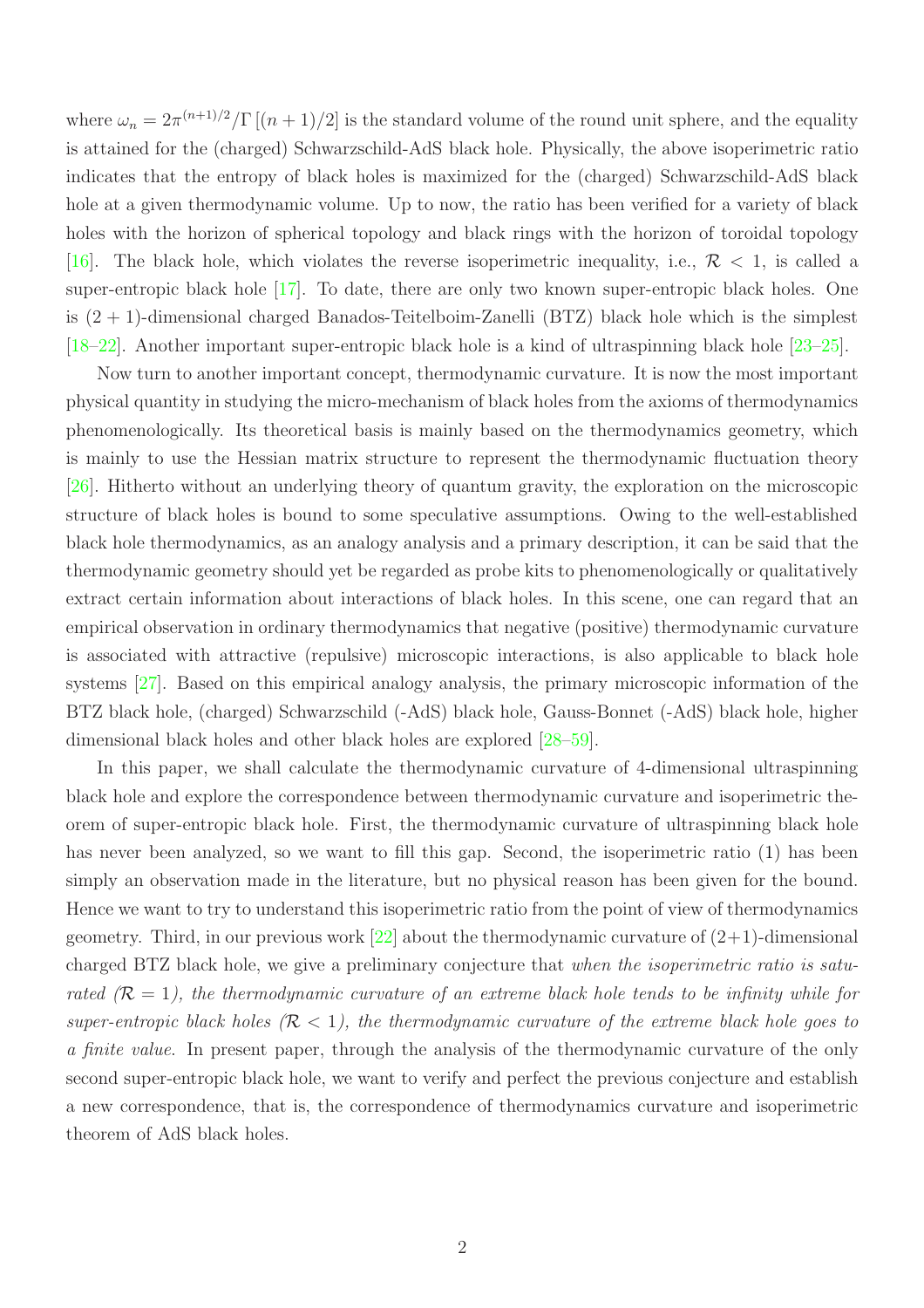## II. THERMODYNAMIC PROPERTIES OF ULTRASPINNING BLACK HOLE

We start to demonstrate this procedure with the 4-dimensional Kerr-AdS black hole and write its metric in the standard Boyer-Lindquist form [\[8,](#page-7-2) [23](#page-8-9)]

$$
ds^{2} = -\frac{\Delta_{a}}{\Sigma_{a}} \left[ dt - \frac{a \sin^{2} \theta}{\Xi} d\phi \right]^{2} + \frac{\Sigma_{a}}{\Delta_{a}} dr^{2} + \frac{\Sigma_{a}}{\Pi} d\theta^{2} + \frac{\Pi \sin^{2} \theta}{\Sigma_{a}} \left[ a dt - \frac{r^{2} + a^{2}}{\Xi} d\phi \right]^{2} \tag{2}
$$

where

$$
\Sigma_a = r^2 + a^2 \cos^2 \theta, \quad \Xi = 1 - \frac{a^2}{l^2}, \quad \Pi = 1 - \frac{a^2}{l^2} \cos^2 \theta,
$$
  

$$
\Delta_a = (r^2 + a^2) \left(1 + \frac{r^2}{l^2}\right) - 2mr,
$$
 (3)

here m is related to black hole mass,  $l$  is the AdS radius which is connected with the negative cosmological constant  $\Lambda$  via  $\Lambda = -1/l^2$  and a is rotation parameter.

To avoid a singular metric in limit  $a \to l$ , Refs. [\[23,](#page-8-9) [24](#page-8-14)] define a new azimuthal coordinate  $\psi = \phi/\Xi$  and identify it with period  $2\pi/\Xi$  to prevent a conical singularity. After these coordinate transformations and then taking the limit  $a \to l$ , one can get the metric of the ultraspinning black hole [\[23](#page-8-9), [24](#page-8-14)]

$$
ds^{2} = -\frac{\Delta}{\Sigma} \left[ dt - l \sin^{2} \theta d\phi \right]^{2} + \frac{\Sigma}{\Delta} dr^{2} + \frac{\Sigma}{\sin^{2} \theta} d\theta^{2} + \frac{\sin^{4} \theta}{\Sigma} \left[ l dt - (r^{2} + l^{2}) d\phi \right]^{2}
$$
(4)

where

$$
\Sigma = r^2 + l^2 \cos^2 \theta, \quad \Delta = \left(l + \frac{r^2}{l}\right)^2 - 2mr,\tag{5}
$$

and the horizon  $r_h$  defined by  $\Delta(r_h) = 0$ . In addition, due to the new azimuthal coordinate  $\psi$  is noncompact, Refs. [\[23](#page-8-9), [24\]](#page-8-14) choose to compactify by requiring that  $\psi \sim \psi + \mu$  with a dimensionless parameter  $\mu$ . For this black hole, in order to make the horizon exist, the mass of the black hole is required to have a minimum, that is, an extreme black hole,

<span id="page-2-2"></span>
$$
m \ge m_0 = \frac{8}{3\sqrt{3}}l, \qquad r_0 = \frac{l}{\sqrt{3}}.
$$
 (6)

Correspondingly, the first law of ultraspinning black hole thermodynamics is [\[23,](#page-8-9) [24](#page-8-14)]

<span id="page-2-1"></span>
$$
dM = TdS + VdP + \Omega dJ,\tag{7}
$$

where the basic thermodynamic properties, i.e., enthalpy  $M$ , temperature  $T$ , entropy  $S$ , thermodynamic pressure P, thermodynamic volume V, angular momentum J and angular velocity  $Ω$ , of ultraspinning black hole associated with horizon radius  $r_h$  are [\[23,](#page-8-9) [24](#page-8-14)]

<span id="page-2-0"></span>
$$
M = \frac{\mu m}{2\pi}, \quad J = Ml, \quad \Omega = \frac{l}{r_h^2 + l^2},
$$
  
\n
$$
S = \frac{\mu(r_h^2 + l^2)}{2}, \quad T = \frac{1}{4\pi r_h} \left(\frac{3r_h^2}{l^2} - 1\right),
$$
  
\n
$$
P = \frac{3}{8\pi l^2}, \quad V = \frac{2\mu r_h(r_h^2 + l^2)}{3}.
$$
\n(8)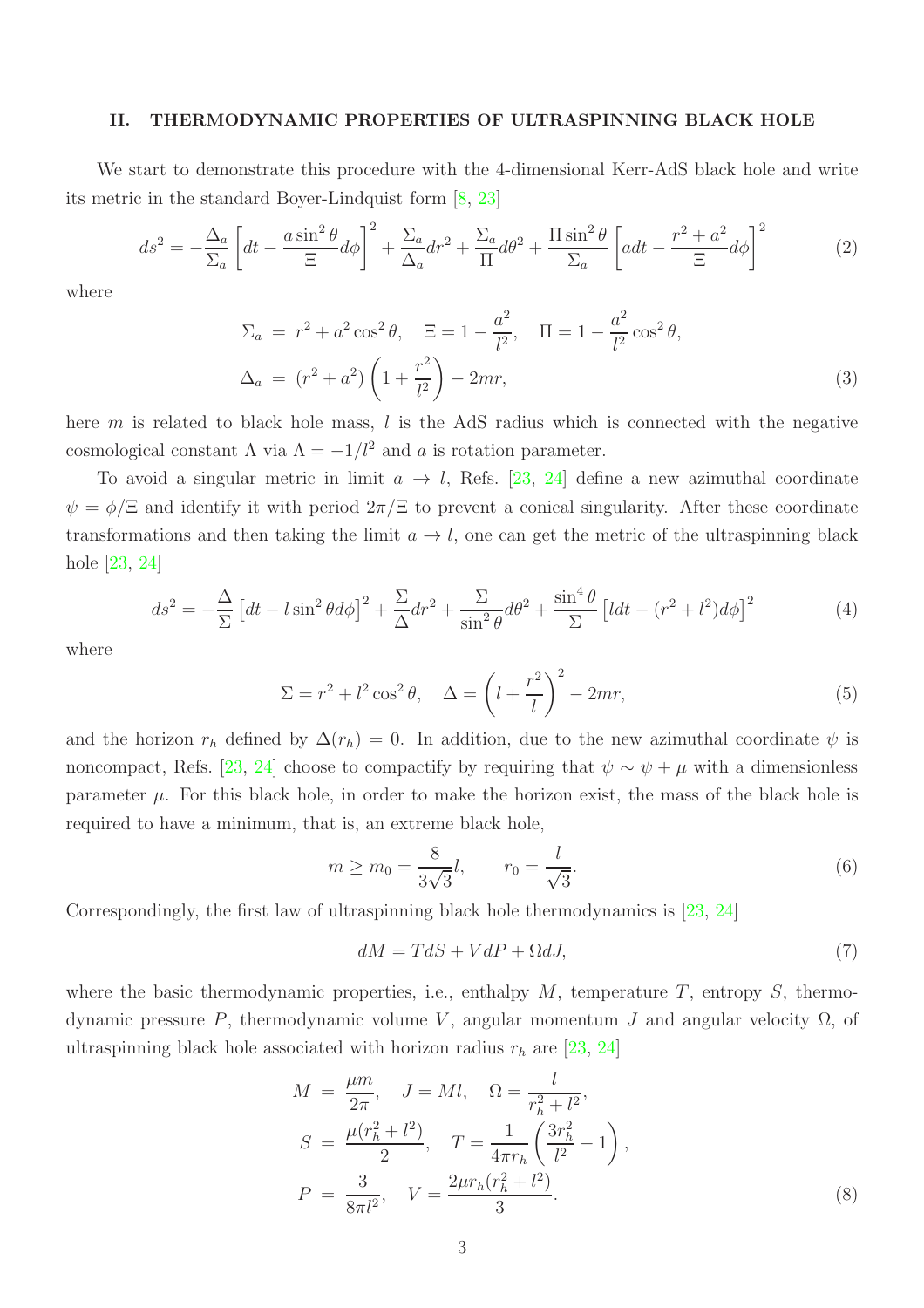Meanwhile authors in Refs. [\[23](#page-8-9), [24](#page-8-14)] find the above ultraspinning black hole is super-entropic, i.e., the relation between the entropy S and thermodynamic volume V in Eq.  $(8)$  violates the reverse isoperimetric inequality [\(1\)](#page-0-0).

We notice that the above first law  $(7)$  is mathematically problematic, like as the Maxwell relation  $(\partial T/\partial P)_{s,J} \neq (\partial V/\partial S)_{P,J}$ . Because angular momentum  $J = Ml$  (it's also known in the Ref. [\[23\]](#page-8-9) as chirality condition), it renders the enthalpy  $M$  of a black hole just a function of entropy  $S$  and pressure P. Hence we need to find a more suitable expression of the first law and the derived expressions of temperature and volume. By inserting the chirality condition into the Eq. [\(7\)](#page-2-1), we can get the right form of the first law of ultraspinning black hole

<span id="page-3-0"></span>
$$
dM = \tilde{T}dS + \tilde{V}dP,\tag{9}
$$

where

<span id="page-3-1"></span>
$$
\tilde{T} = \frac{r_h^2 + l^2}{4\pi r_h} \left(\frac{3}{l^2} - \frac{1}{r_h^2}\right),\tag{10}
$$

and

<span id="page-3-2"></span>
$$
\tilde{V} = \frac{\mu l^2 (r_h^2 + l^2)^2}{4r_h} \left(\frac{2}{l^2} - \frac{1}{r_h^2}\right). \tag{11}
$$

Of course, naturally, we can verify the Maxwell relation  $(\partial \tilde{T}/\partial P)_{s} = (\partial \tilde{V}/\partial S)_{P}$ . Meanwhile we can write the corresponding Smarr relation

$$
M = 2\tilde{T}S - 2\tilde{V}P,\tag{12}
$$

which can also be derived from a scaling (dimensional) argument [\[60\]](#page-10-1). Next let's check whether the ultraspinning black hole is still super-entropic in our new thermodynamic framework. Keeping in mind that the space is compactified due to  $\psi \sim \psi + \mu$ , we have  $\omega_2 = 2\mu$  [\[23\]](#page-8-9). For convenience, we set a dimensionless parameter  $x = l^2/r_h^2$ . Consequently, the isoperimetric ratio reads

$$
\mathcal{R} = (1+x)^{1/6} \left(1 - \frac{x}{2}\right)^{1/3}.\tag{13}
$$

Now let's analyze the situation of the extreme black hole in our new thermodynamic framework.

- For the black hole thermodynamic system, the temperature and thermodynamic volume of the system should be non-negative (we mainly focus on these two physical quantities and the others are positive). For the case of negative temperature and negative thermodynamic volume, this is beyond the scope of this paper, so we have to exclude this situation. Especially for negative thermodynamic volume, it is not well defined in thermodynamics.
- For the ultraspinning black hole, the original extreme black hole corresponds to Eq.  $(6)$ . There is a lower bound for the mass of the black hole. In short, the original black hole satisfies the condition  $0 \leq x \leq 3$ . Under this condition, the temperature and thermodynamic volume are not negative, and the extreme black hole is at  $x = 3$ . But unfortunately, as mentioned earlier, the first law of thermodynamics Eq. [\(7\)](#page-2-1) for the black hole is mathematically problematic.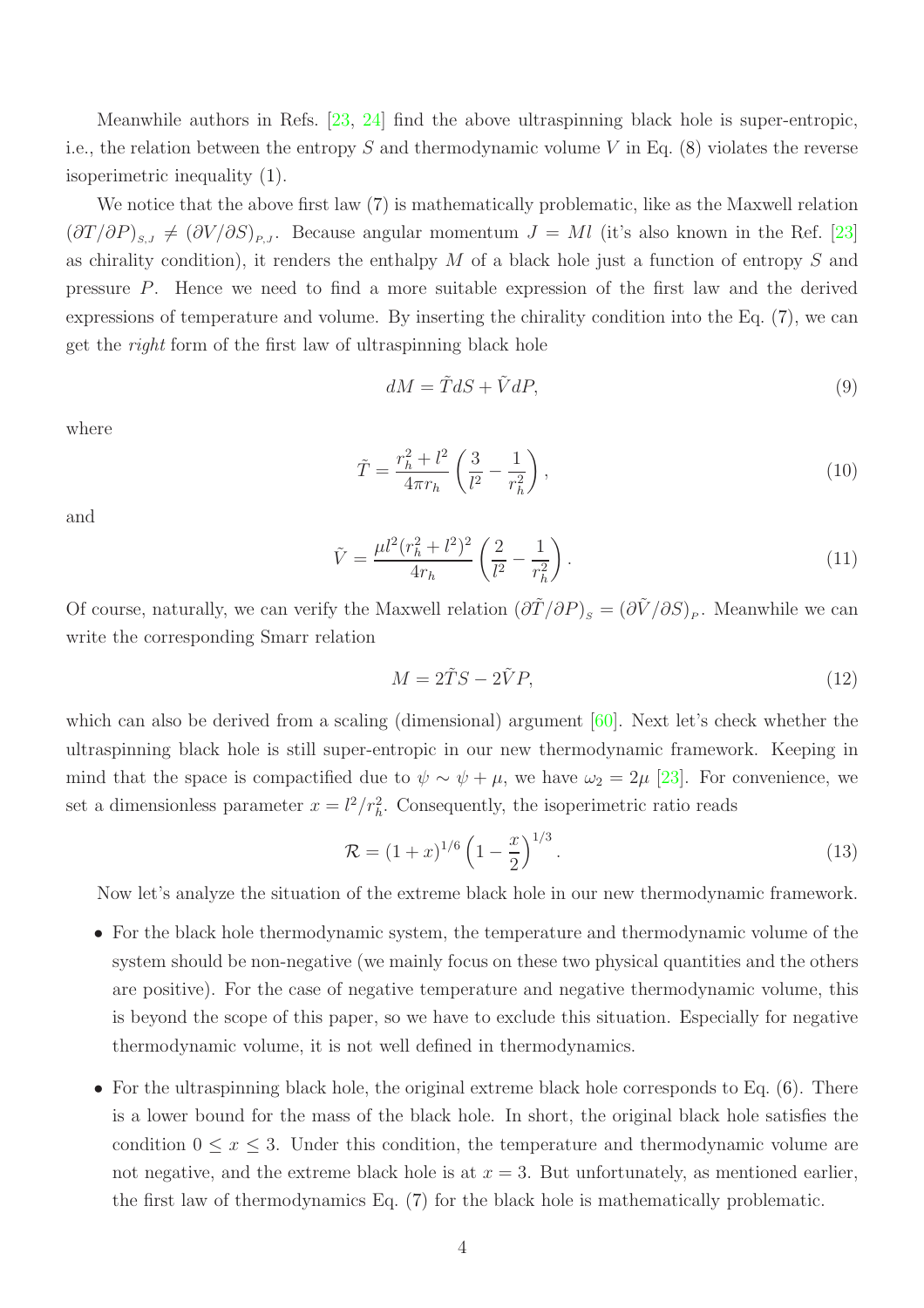• In our new thermodynamic framework, see Eqs.  $(9)$ ,  $(10)$ , and  $(11)$ , we guarantee the *right* form of the first law of thermodynamics by introducing new expressions of black hole temperature and thermodynamic volume. In order to ensure the non-negativity of these two thermodynamics quantities, we must require  $0 \leq x \leq 2$ . Under this new condition, the first law of thermodynamics of the ultraspinning black hole is mathematically reasonable, but the cost is to change the original extreme configuration of the black hole. Specifically, the new extreme black hole is at  $x = 2$  or corresponds to the new lower bound

$$
m \ge \tilde{m}_0 = \frac{9}{4\sqrt{2}}l, \qquad \tilde{r}_0 = \frac{l}{\sqrt{2}}.
$$
 (14)

This is different from the original extreme black hole structure Eq. [\(6\)](#page-2-2).

At  $0 < x \leq 2$ , we can easily prove that  $\mathcal{R} \leq 1$ , which implies that the ultraspinning black hole is still super-entropic in our new thermodynamic framework. When the value of  $x$  exceeds  $2$ , the thermodynamic volume of black hole becomes negative, and the isoperimetric ratio is no longer applicable, so it is impossible to determine whether the ultraspinning black hole is super-entropic or not.

#### III. THERMODYNAMIC CURVATURE OF ULTRASPINNING BLACK HOLE

Now we start to calculate the thermodynamic curvature of the ultraspinning black hole, so as to verify the corresponding relationship proposed by Ref. [\[22\]](#page-8-8) between the thermodynamic curvature and the isoperimetric theorem, and extract the possible microscopic information of the ultraspinning black hole completely from a thermodynamic point of view.

Considering an isolated thermodynamic system with entropy  $S$  in equilibrium, the author Rup-peiner in Refs. [\[26](#page-8-11)[–28](#page-8-13)] divided it into a small subsystem  $S_B$  and a large subsystem  $S_E$  with requirement of  $S_B \ll S_E \sim S$ . We have known that in equilibrium state, the isolated thermodynamic system has a local maximum entropy  $S_0$  at  $x_0^{\mu}$  $\mu_0^{\mu}$ . Hence at the vicinity of the local maximum, we can expand the entropy  $S$  of the system to a series form about the equilibrium state

$$
S = S_0 + \frac{\partial S_B}{\partial x_B^{\mu}} \Delta x_B^{\mu} + \frac{\partial S_E}{\partial x_E^{\mu}} \Delta x_E^{\mu} + \frac{1}{2} \frac{\partial^2 S_B}{\partial x_B^{\mu} \partial x_B^{\nu}} \Delta x_B^{\mu} \Delta x_B^{\nu} + \frac{1}{2} \frac{\partial^2 S_E}{\partial x_E^{\mu} \partial x_E^{\nu}} \Delta x_E^{\mu} \Delta x_E^{\nu} + \cdots,
$$
 (15)

where  $x^{\mu}$  stand for some independent thermodynamic variables. Due the conservation of the entropy of the equilibrium isolated system and the condition  $S_B \ll S_E \sim S$ , the above formula approximately becomes

$$
\Delta S = S_0 - S \approx -\frac{1}{2} \frac{\partial^2 S_B}{\partial x_B^{\mu} \partial x_B^{\nu}} \Delta x_B^{\mu} \Delta x_B^{\nu},\tag{16}
$$

where the so-called Ruppeiner metric is (here we omit subscript  $B$ )

<span id="page-4-0"></span>
$$
\Delta l^2 = -\frac{\partial^2 S}{\partial x^\mu \partial x^\nu} \Delta x^\mu \Delta x^\nu = g^S_{\mu\nu} \Delta x^\mu \Delta x^\nu. \tag{17}
$$

Now focus on the system of the ultraspinning black hole and its surrounding infinite environment. Black hole itself can be regarded as the small subsystem mentioned above. In the light of the right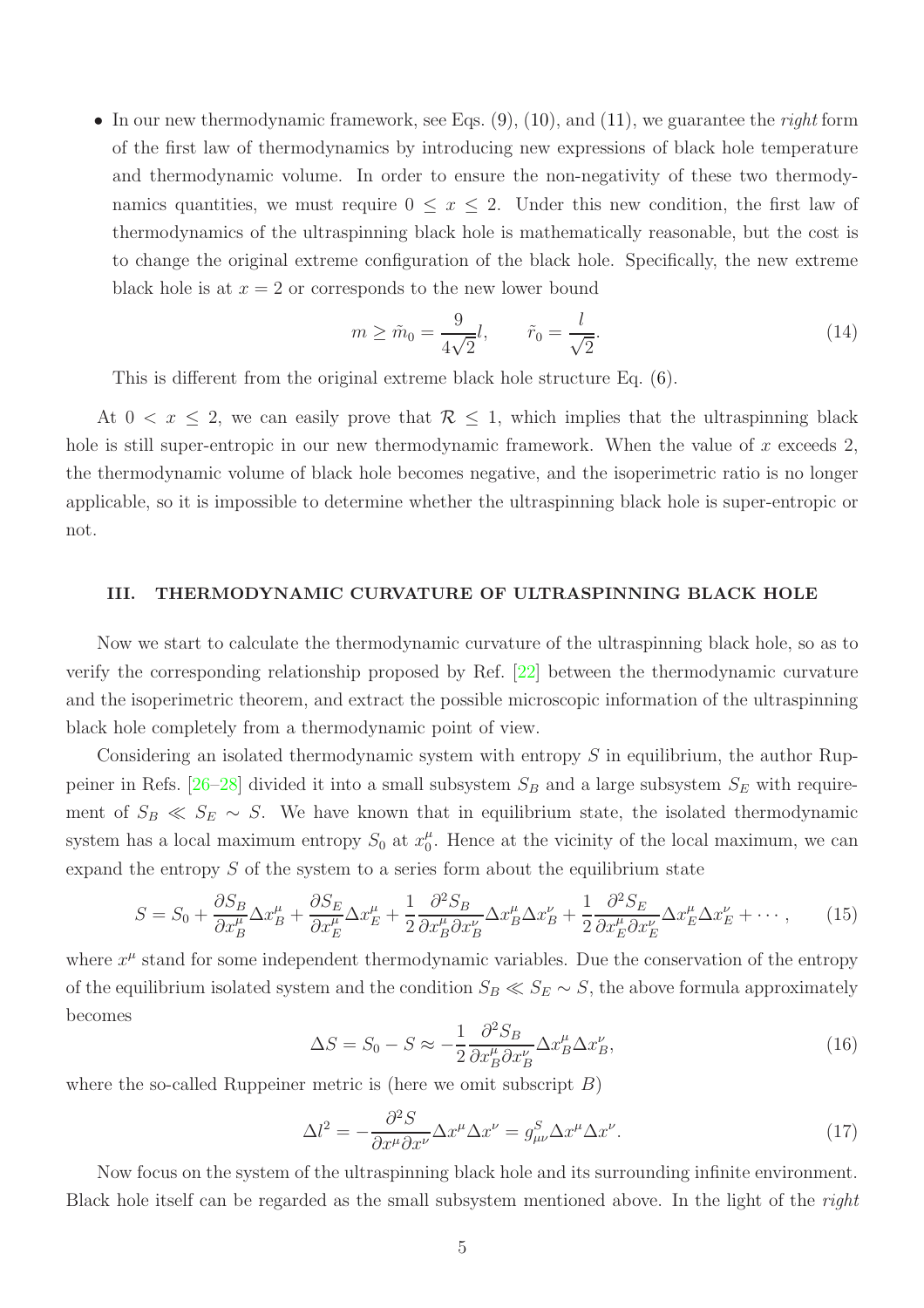form of the first law of thermodynamics Eq. [\(9\)](#page-3-0), we can get the general form of the Ruppeiner metric for the ultraspinning black holes

$$
\Delta l^2 = \frac{1}{\tilde{T}} \Delta \tilde{T} \Delta S + \frac{1}{\tilde{T}} \Delta \tilde{V} \Delta P.
$$
\n(18)

In principle, according to the first law Eq. [\(9\)](#page-3-0), the phase space of the ultraspinning black hole is  $\{\tilde{T}, P, S, \tilde{V}\}\$ . For the thermodynamics geometry, it is carried out in the space of generalized coordinates, like as  $\{S, P\}$ ,  $\{S, \tilde{V}\}$ ,  $\{\tilde{T}, \tilde{V}\}$  and  $\{\tilde{T}, P\}$ . There is Legendre transformation between the thermodynamic potential functions corresponding to these coordinate spaces. Hence the thermodynamic curvatures obtained in these coordinate spaces are same. For avoiding the technique complexity, we take the coordinate space  $\{S, P\}$  as an example for detailed calculation. The line element of thermodynamic geometry becomes [\[22,](#page-8-8) [44\]](#page-9-0)

<span id="page-5-1"></span>
$$
\Delta l^{2} = \frac{1}{\tilde{T}} \left( \frac{\partial \tilde{T}}{\partial S} \right)_{P} \Delta S^{2} + \frac{2}{\tilde{T}} \left( \frac{\partial \tilde{T}}{\partial P} \right)_{S} \Delta S \Delta P + \frac{1}{\tilde{T}} \left( \frac{\partial \tilde{V}}{\partial P} \right)_{S} \Delta P^{2}
$$
  

$$
= \frac{1}{\tilde{T}} \frac{\partial^{2} M}{\partial X^{\mu} \partial X^{\nu}} \Delta X^{\mu} \Delta X^{\nu} = g_{\mu\nu} \Delta X^{\mu} \Delta X^{\nu}, \quad (\mu, \nu = 1, 2)
$$
 (19)

where  $(X^1, X^2) = (S, P)$  and in the right part of the second equal sign, we have used the first law of thermodynamics Eq. [\(9\)](#page-3-0). The above thermodynamic metric  $g_{\mu\nu}$  is equivalent to the metric  $g_{\mu\nu}^S$  in Eq. [\(17\)](#page-4-0), but they have different representation forms. The metric  $g_{\mu\nu}^S$  is in the entropy representation, while the metric  $g_{\mu\nu}$  is in the enthalpy representation. Next according to the specific form of the metric  $g_{\mu\nu}$ , we start to calculate the thermodynamic curvature, which is the "thermodynamic analog" of the geometric curvature in general relativity. By using the Christoffel symbols  $\Gamma^{\alpha}_{\beta\gamma} = g^{\mu\alpha} (\partial_{\gamma} g_{\mu\beta} + \partial_{\beta} g_{\mu\gamma} - \partial_{\mu} g_{\beta\gamma})/2$  and the Riemannian curvature tensors  $R^{\alpha}{}_{\beta\gamma\delta} =$  $\partial_{\delta} \Gamma^{\alpha}_{\beta\gamma} - \partial_{\gamma} \Gamma^{\alpha}_{\beta\delta} + \Gamma^{\mu}_{\beta\gamma} \Gamma^{\alpha}_{\mu\delta} - \Gamma^{\mu}_{\beta\delta} \Gamma^{\alpha}_{\mu\gamma}$ , we can obtain the thermodynamic curvature  $R_{\scriptscriptstyle SP} = g^{\mu\nu} R^{\xi}_{\mu\delta} \nu$ .

With the help of Eqs.  $(10)$ ,  $(11)$  and the expressions of entropy S and thermodynamic pressure P in Eq. [\(8\)](#page-2-0), the thermodynamic curvature can be directly read as

<span id="page-5-0"></span>
$$
R_{SP} = -\frac{x(x+1)[x^2(x-3)(x^2+12)+27x-9]}{2S(x-3)[x^2(x-3)+3x-3]^2}.
$$
\n(20)

In view of the thermodynamic curvature obtained above, some explanations are made.

- For the extreme black hole, i.e.,  $x = 2$ , we can observe clearly that thermodynamic curvature is finite negative value  $R_{SP}|_{\text{extreme}} = -57/S$ .
- Due to  $0 < x \leq 2$ , with a little calculation, we can obtain  $R_{SP} < 0$ . We can speculate that the ultraspinning black hole is likely to present a attractive between its molecules phenomenologically or qualitatively.
- Look at the original extreme black hole, i.e.,  $x = 3$ , you might intuitively get that the thermodynamic curvature tends to be infinite at this time according to Eq. [\(20\)](#page-5-0). In fact, in this case, the basic thermodynamic metric [\(19\)](#page-5-1) is no longer valid, because the first law [\(7\)](#page-2-1) is pathological.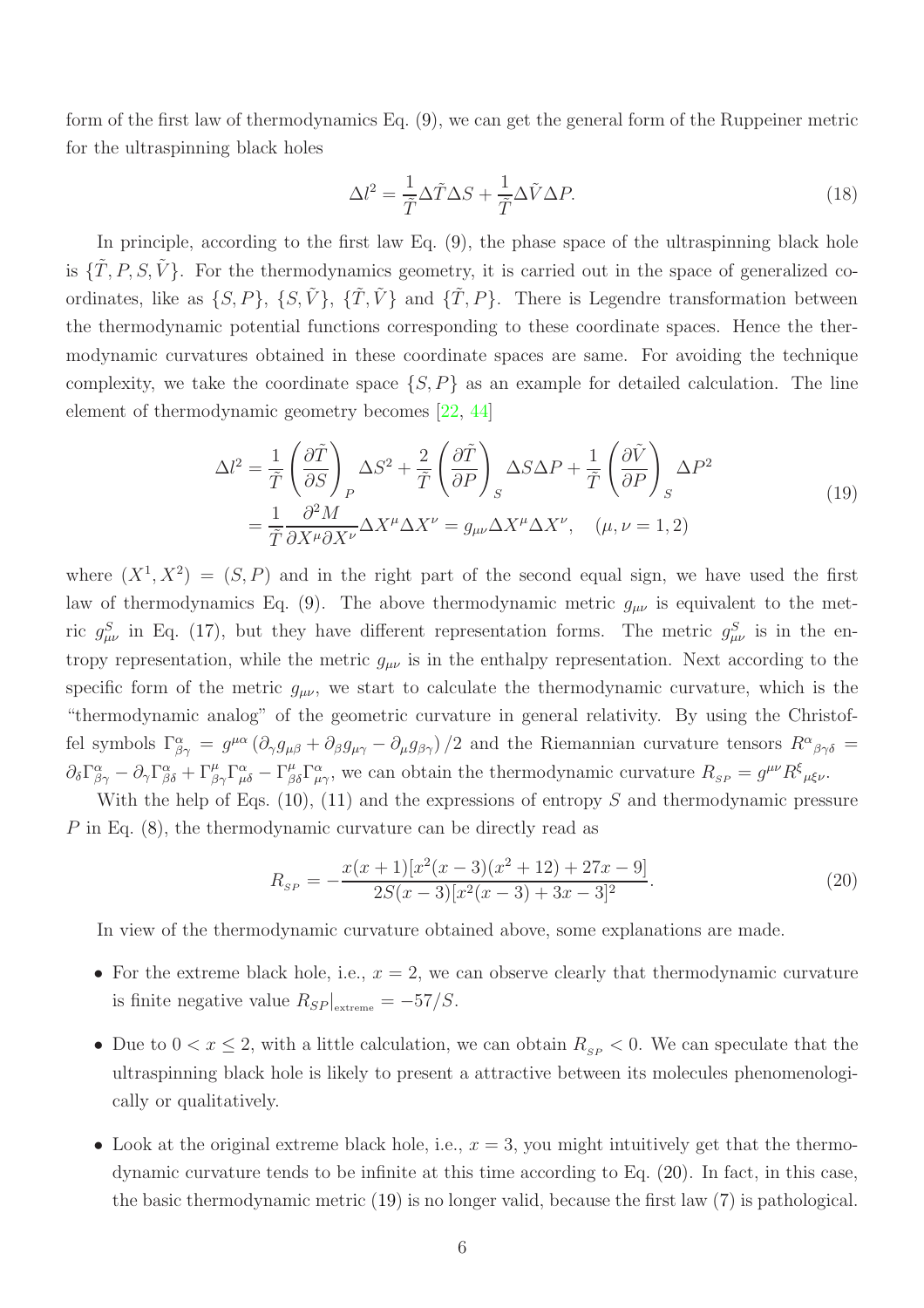At present, the known super-entropic black holes are only (2+1)-dimensional charged BTZ black hole and the ultraspinning black hole. According to our current analysis and the calculation of charged BTZ black hole in the previous paper [\[22](#page-8-8)], we have for ultraspinning black hole  $R_{SP}|_{\text{extreme}} =$  $-57/S$  and for charged BTZ black hole  $R_{SP}|_{extreme} = 1/(3S)$ . Hence, a universal relationship is

$$
R_{SP}|_{\text{extreme}} \propto \frac{1}{S}.\tag{21}
$$

We know that the reverse isoperimetric inequality physically indicates that at a given thermodynamic volume, the (charged) Schwarzschild-AdS black holes are maximally entropic. The super-entropic black hole means that the entropy of black hole exceeds the maximal bound. For the (charged) Schwarzschild-AdS black hole, the thermodynamic curvature of the corresponding extreme black hole tends to be infinity, which is verified by various simple static black hole solutions of the pure Einstein gravity or higher-derivative generalizations thereof. Therefore, we can have the following corresponding relations:

- For the black holes with  $\mathcal{R} = 1$ , the thermodynamic curvature of the corresponding extreme black hole tends to be (positive or negative) infinity.
- For the black holes with  $\mathcal{R}$  < 1, the thermodynamic curvature of the corresponding extreme black hole has a (positive or negative) remnant which is approximately proportional to  $1/S$ .
- For the black holes with  $\mathcal{R} > 1$ , the thermodynamic curvature of the corresponding extreme black hole is also (positive or negative) infinity.

We note that the last conjecture mentioned above about the extreme behavior of the thermodynamic curvature of the sub-entropic black hole  $(\mathcal{R} > 1)$ , needs further verification in the future. At present, we only think that at the case of exceeding the maximum entropy, the thermodynamic curvature of the corresponding extreme black hole has a finite remnant, but at the case of the maximum entropy, it tends to infinity. Naturally, when the entropy of black hole is less than the maximum entropy, the thermodynamic curvature of the corresponding extreme black hole tends to infinity intuitively.

## IV. CONCLUSION AND DISCUSSION

In this paper, we investigate the the thermodynamic curvature of the ultraspinning black hole by introducing the right form of the first law [\(9\)](#page-3-0). We find that the ultraspinning black hole is still super-entropic in our new thermodynamic framework, which is consistent with the result obtained in [\[23,](#page-8-9) [24\]](#page-8-14). Meanwhile the obtained thermodynamic curvature is negative which means the ultraspinning black hole is likely to present a attractive between its molecules phenomenologically or qualitatively if we accept the analogical observation that the thermodynamic curvature reflects the interaction between molecules in a black hole system. Through the analysis of the extreme behavior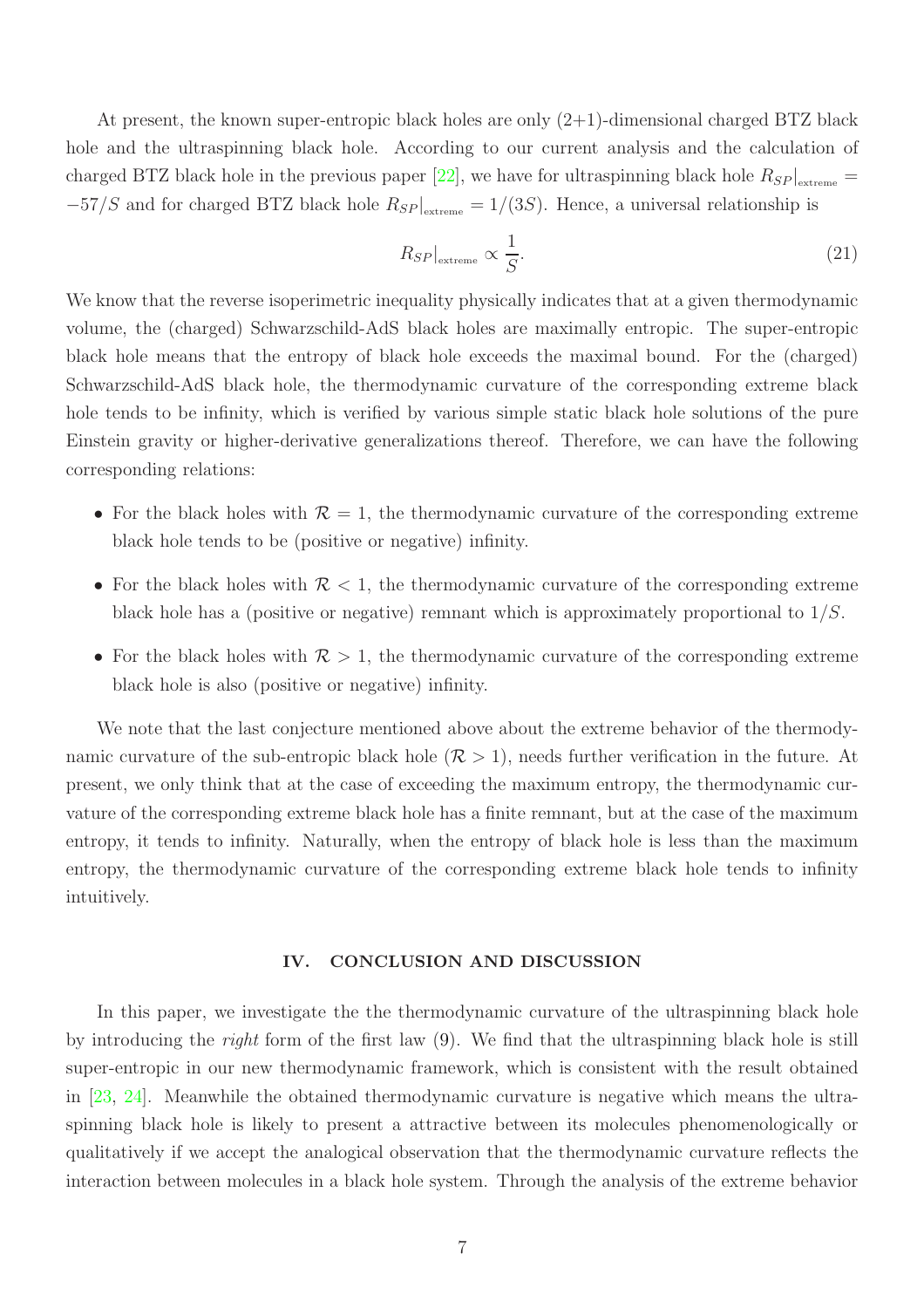of the thermodynamic curvature, we can get a general conclusion that the thermodynamic curvature of the extreme black hole of the super-entropic black hole has a (positive or negative) remnant approximately proportional to  $1/S$ . This is a very interesting result.

In our previous work [\[44\]](#page-9-0), we analyze the thermodynamic curvature of Schwarzschild black hole and obtain  $R_{\text{Schwarzschild}} = \pm 1/S_{\text{Schwarzschild}}$ . This one is very similar to what we've got in present paper. Maybe it's a coincidence? Maybe it suggests that the excess entropy in the super-entropic black hole comes from the Schwarzschild black hole? This unexpected problem needs further analysis and discussion.

Furthermore, we need to in the future confirm the conjecture about the sub-entropic black hole, such as the Kerr-AdS black hole  $[11, 61]$  $[11, 61]$  $[11, 61]$ , STU black holes  $[61, 62]$  $[61, 62]$ , Taub-NUT/Bolt black hole [\[63](#page-10-4)], generalized exotic BTZ black hole [\[20](#page-8-15)], noncommutative black hole [\[64](#page-10-5)] and accelerating black holes  $|65|$ . The verification of this conjecture will help us to improve the correspondence between the thermodynamic curvature and the isoperimetric theorem, which is a very meaningful research content.

# Acknowledgments

The financial support from National Natural Science Foundation of China (Grant Nos. 11947208 and 11947301) is gratefully acknowledged. This research is also supported by The Double Firstclass University Construction Project of Northwest University. The author would like to thank the anonymous reviewers for the helpful comments that indeed greatly improve this work.

- <span id="page-7-0"></span>[1] M.K. Parikh, The Volume of black holes, Phys. Rev. D 73 (2006) 124021.
- [2] D. Grumiller, The Volume of 2-D black holes, J. Phys. Conf. Ser. 33 (2006) 361.
- [3] W. Ballik and K. Lake, The volume of stationary black holes and the meaning of the surface gravity, arXiv:1005.1116 [gr-qc].
- [4] W. Ballik and K. Lake, Vector volume and black holes, Phys. Rev. D 88 (2013) 104038.
- [5] S. MacDonald, Thermodynamic Volume of Kerr-bolt-AdS Spacetime, arXiv:1406.1257 [hep-th].
- [6] W.G. Brenna, R.B. Mann, and M. Park, Mass and Thermodynamic Volume in Lifshitz Spacetimes, Phys. Rev. D 92 (2015) 044015.
- [7] M. Christodoulou and C. Rovelli, How big is a black hole? Phys. Rev. D 91 (2015) 064046.
- <span id="page-7-2"></span>[8] B.P. Dolan, Pressure and volume in the first law of black hole thermodynamics, Classical Quantum Gravity 28 (2011) 235017.
- [9] D. Kubiznak, R. B. Mann, and M. Teo, Black hole chemistry: thermodynamics with Lambda, Classical Quantum Gravity 34 (2017) 063001.
- <span id="page-7-1"></span>[10] B.P. Dolan, The cosmological constant and the black hole equation of state, Classical Quantum Gravity 28 (2011) 125020.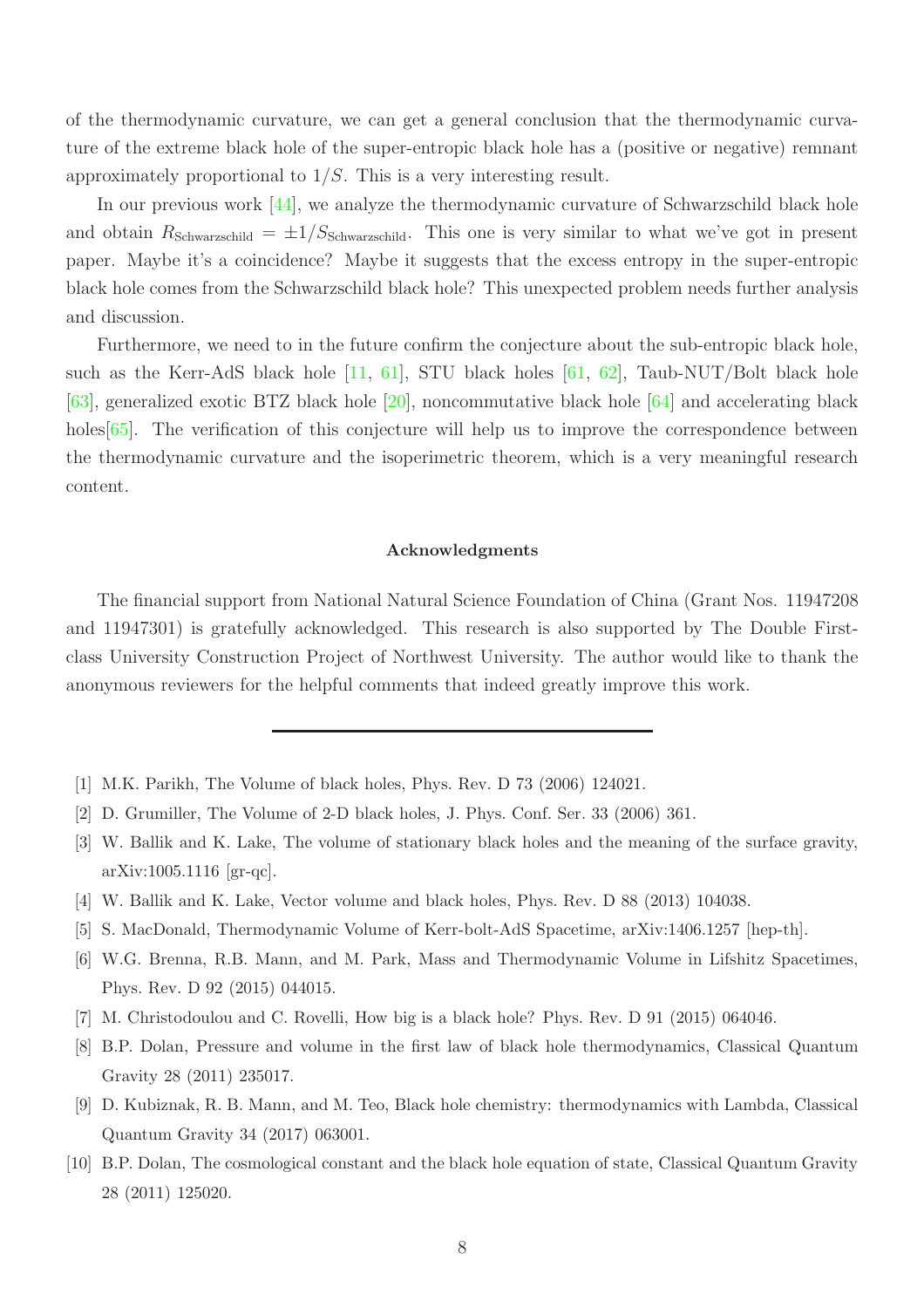- <span id="page-8-0"></span>[11] M. Cvetič, G.W. Gibbons, D. Kubiznak and C.N. Pope, Black hole enthalpy and an entropy inequality for the thermodynamic volume, Phys. Rev. D 84 (2011) 024037.
- <span id="page-8-1"></span>[12] B.P. Dolan, D. Kastor, D. Kubiznak, R.B. Mann, and J. Traschen, Thermodynamic Volumes and Isoperimetric Inequalities for de Sitter Black Holes, Phys. Rev. D 87 (2013) 104017.
- <span id="page-8-2"></span>[13] J.D. Bekenstein, Black holes and entropy, Phys. Rev. D 7 (1973) 2333.
- <span id="page-8-3"></span>[14] J.M. Bardeen, B. Carter, and S. Hawking, The four laws of black hole mechanics, Commun. Math. Phys. 31 (1973) 161.
- <span id="page-8-4"></span>[15] D. Kastor, S. Ray, and J. Traschen, Enthalpy and the mechanics of AdS black holes, Classical Quantum Gravity 26 (2009) 195011.
- <span id="page-8-5"></span>[16] N. Altamirano, D. Kubiznak, R.B. Mann and Z. Sherkatghanad, Thermodynamics of rotating black holes and black rings: phase transitions and thermodynamic volume. Galaxies 2 (2014) 89.
- <span id="page-8-6"></span>[17] R.B. Mann, Super-Entropic Black Holes, Springer Proc.Phys. 208 (2018) 105-113.
- <span id="page-8-7"></span>[18] A.M. Frassino, R.B. Mann and J.R. Mureika, Lower-dimensional black hole chemistry, Phys. Rev. D 92 (2015) 124069.
- [19] C.V. Johnson, Instability of superentropic black holes in extended thermodynamics, Mod. Phys. Lett. A. 33 (2020) 2050098.
- <span id="page-8-15"></span>[20] C.V. Johnson, V.L. Martin, and A. Svesko, A microscopic description of thermodynamic volume in extended black hole thermodynamics, Phys. Rev. D 101 (2020) 086006.
- [21] J.-X. Mo, F. Liang and G.-Q. Li, Heat engine in the three-dimensional spacetime, J. High Energy Phys. 03 (2017) 010.
- <span id="page-8-8"></span>[22] Z.-M. Xu, B. Wu, and W.-L. Yang, Thermodynamic curvature and isoperimetric inequality for the charged BTZ black hole, arXiv: 2002.00117 [gr-qc].
- <span id="page-8-9"></span>[23] R.A. Hennigar, D. Kubiznak and R.B. Mann, Super-Entropic black holes, Phys. Rev. Lett. 115 (2015) 031101.
- <span id="page-8-14"></span>[24] R.A. Hennigar, D. Kubiznak, R.B. Mann and N. Musoke, Ultraspinning limits and super-entropic black holes, J. High Energy Phys. 06 (2015) 096.
- <span id="page-8-10"></span>[25] M. Appels, L. Cuspinera, R. Gregory, P. Krtous, and D. Kubiznak, Are Superentropic black holes superentropic? J. High Energy Phys. 02 (2020) 195.
- <span id="page-8-11"></span>[26] G. Ruppeiner, Riemannian geometry in thermodynamic fluctuation theory, Rev. Mod. Phys. 67 (1995) 605; Erratum ibid. 68 (1996) 313.
- <span id="page-8-12"></span>[27] G. Ruppeiner, Thermodynamic curvature and black holes, In: S. Bellucci (eds), Breaking of supersymmetry and ultraviolet divergences in extended supergravity, Springer proceedings in physics, 153 (2014) 179.
- <span id="page-8-13"></span>[28] G. Ruppeiner, Thermodynamic curvature and phase transitions in Kerr-Newman black holes, Phys. Rev. D 78 (2008) 024016.
- [29] S.-W. Wei and Y.-X. Liu, Insight into the microscopic structure of an AdS black hole from a thermodynamical phase transition, Phys. Rev. Lett. 115 (2015) 111302; Erratum ibid. 116 (2016) 169903.
- [30] S.-W. Wei, Y.-X. Liu, and R.B. Mann, Repulsive interactions and universal properties of charged anti-de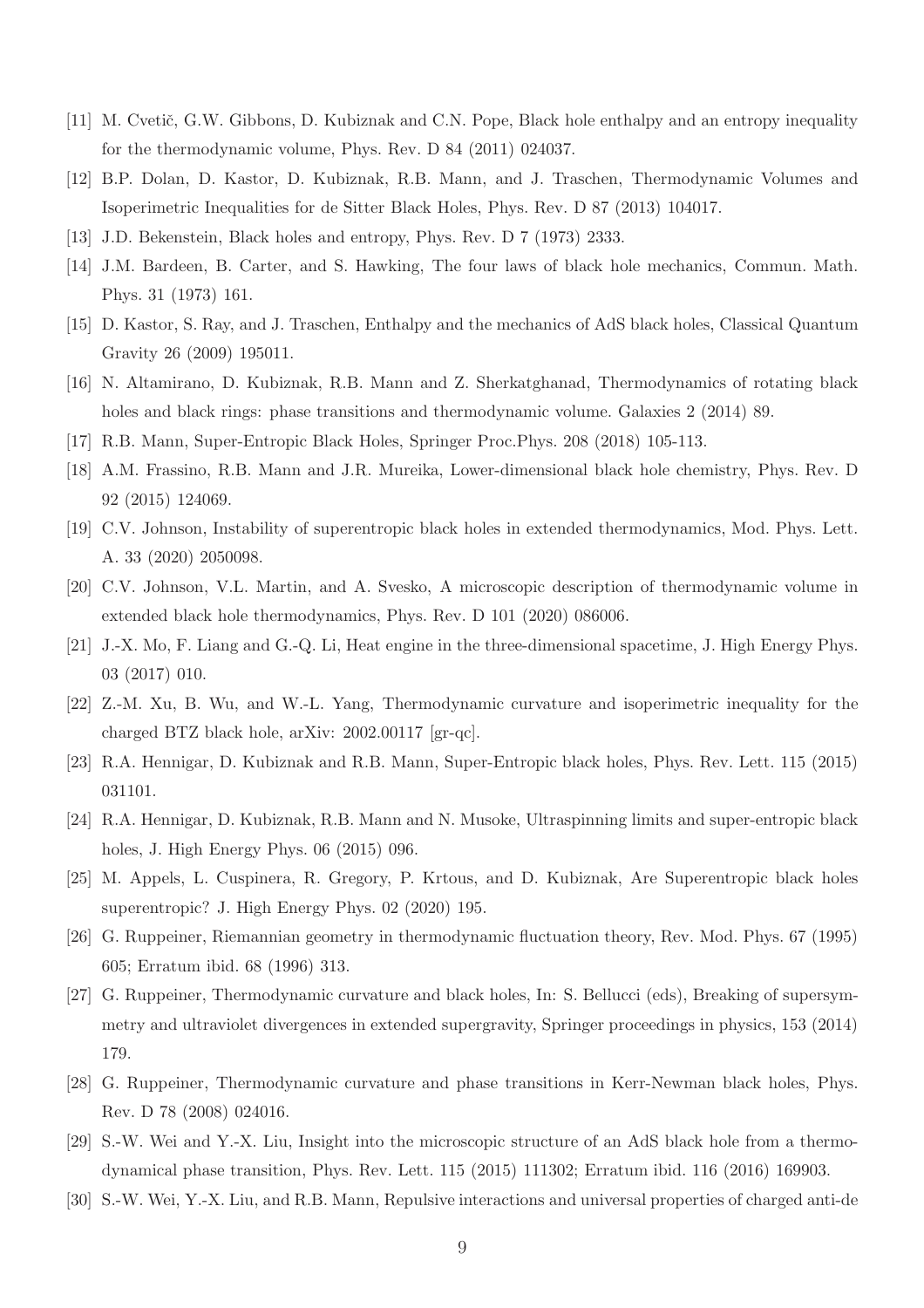Sitter black hole microstructures, Phys. Rev. Lett. 123 (2019) 071102.

- [31] S.-W. Wei, Y.-X. Liu, and R.B. Mann, Ruppeiner geometry, phase transitions, and the microstructure of charged AdS black holes, Phys. Rev. D 100 (2019) 124033.
- [32] S.-W. Wei and Y.-X. Liu, Intriguing microstructures of five-dimensional neutral Gauss-Bonnet AdS black hole, Phys. Lett. B 803 (2020) 135287.
- [33] Y.-G. Miao and Z.-M. Xu, Thermal molecular potential among micromolecules in charged AdS black holes, Phys. Rev. D 98 (2018) 044001.
- [34] Y.-G. Miao and Z.-M. Xu, Parametric phase transition for a Gauss-Bonnet AdS black hole, Phys. Rev. D 98 (2018) 084051.
- [35] Y.-G. Miao and Z.-M. Xu, Interaction potential and thermo-correction to the equation of state for thermally stable Schwarzschild anti-de Sitter black holes, Sci. China-Phys. Mech. Astron. 62 (2019) 010412.
- [36] Y.-G. Miao and Z.-M. Xu, Microscopic structures and thermal stability of black holes conformally coupled to scalar fields in five dimensions, Nucl. Phys. B 942 (2019) 205.
- [37] J.E. Aman, I. Bengtsson, and N. Pidokrajt, Geometry of black hole thermodynamics, Gen. Rel. Grav. 35 (2003) 1733.
- [38] B. Mirza, M. Zamani-Nasab, Ruppeiner geometry of RN black holes: flat or curved?, J. High Energy Phys. 06 (2007) 059.
- [39] A. Dehyadegari, A. Sheykhi, and A. Montakhab, Critical behavior and microscopic structure of charged AdS black holes via an alternative phase space, Phys. Lett. B 768 (2017) 235.
- [40] R.-G. Cai and J. H. Cho, Thermodynamic curvature of the BTZ black hole, Phys. Rev. D 60 (1999) 067502.
- [41] J.-L. Zhang, R.-G. Cai, and H.-W. Yu, Phase transition and thermodynamical geometry for Schwarzschild AdS black hole in  $AdS_5 \times S^5$  spacetime, J. High Energy Phys. 02 (2015) 143.
- [42] J.-L. Zhang, R.-G. Cai, and H.-W. Yu, Phase transition and thermodynamical geometry of Reissner-Nordström-AdS black holes in extended phase space, Phys. Rev. D 91 (2015) 044028.
- [43] H.-S. Liu, H. Lu, M.-X Luo, and K.-N. Shao, Thermodynamical metrics and black hole phase transitions, J. High Energy Phys. 12 (2010) 054.
- <span id="page-9-0"></span>[44] Z.-M. Xu, B. Wu, and W.-L. Yang, Ruppeiner thermodynamic geometry for the Schwarzschild AdS black hole, Phys. Rev. D 101 (2020) 024018.
- [45] Z.-M. Xu, B. Wu, and W.-L. Yang, The fine micro-thermal structures for the Reissner-Nordström black hole, arXiv:1910.03378 [gr-qc], to be published in Chinese Physics C.
- [46] C. Niu, Y. Tian, and X.-N. Wu, Critical phenomena and thermodynamic geometry of Reissner-Nordstrm-anti-de Sitter black holes, Phys. Rev. D 85 (2012) 024017.
- [47] P. Wang, H.-W. Wu, and H.-T. Yang, Thermodynamic geometry of AdS black holes and black holes in a cavity, Eur. Phys. J. C 80 (2020) 216.
- [48] A. Ghosh and C. Bhamidipati, Thermodynamic geometry for charged Gauss-Bonnet black holes in AdS spacetimes, Phys. Rev. D 101 (2020) 046005.